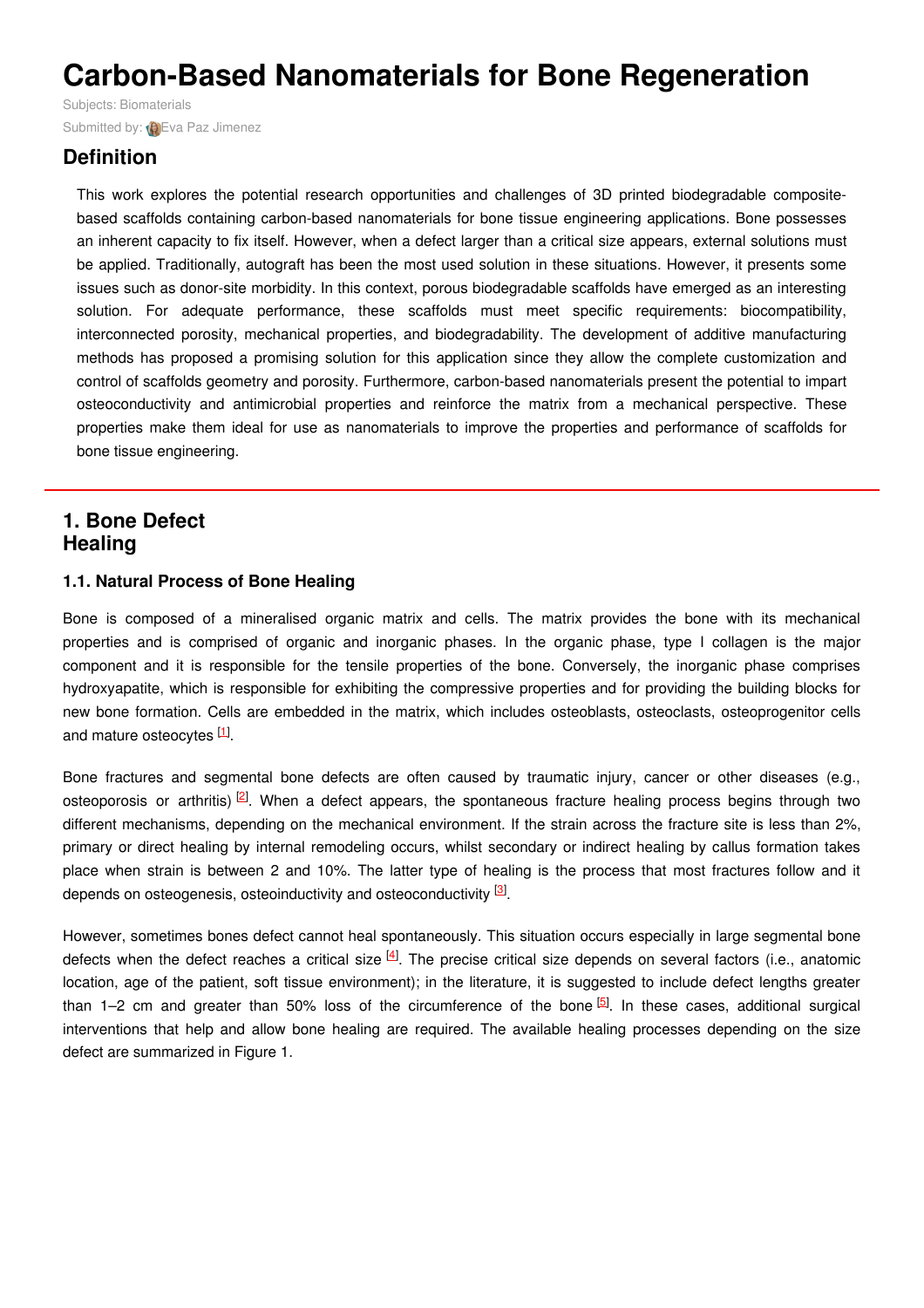

**Figure 1.** Bone defect healing: from self-healing to bone tissue engineering.

## **1.2. Conventional Surgical Solutions**

Among the conventional surgical solutions, it is important to highlight bone grafting, distraction osteogenesis and induced membrane techniques <sup>[\[4](#page-3-3)]</sup>.

Autologous  $[6]$  $[6]$ , allograft  $[7]$  $[7]$  and synthetic bone grafting  $[8]$  $[8]$  are extensively used for repairing bone defects. More specifically, autograft represents the gold standard for the treatment of critical-sized bone defects since it contains all the characteristics for new bone growth (osteoconductivity, osteogenicity and osteoinductivity). However, significant problems are associated with its use, from donor-site morbidity to a limited amount of donor bone **Diolimi**. Other associated issues, such as failed anastomosis, microvascular thrombosis and infection or progressive deformities, have also been reported [\[12](#page-4-1)][\[13](#page-4-2)]

Another technique extensively studied since the 1950s is distraction osteogenesis. Ilizarov successfully treated his first patient in 1954, reducing the healing time of tibial non-union [\[14](#page-4-3)]. This method is based on the capacity of regeneration under tension that the bone presents naturally. Despite the good results that the Ilizarov technique present <sup>[\[15](#page-4-4)][\[16](#page-4-5)]</sup>, it also has some disadvantages, such as prolonged treatment times, pin site infection<sup>[[17](#page-4-6)][\[18](#page-4-7)]</sup>, pin breakage and the inconvenience and burden of prolonged external fixation, which includes muscle contractures, joint luxation and axial deviation [<u>19][\[20](#page-4-9)][\[21](#page-4-10)][\[22](#page-4-11)]</u>

Finally, the induced membrane technique is a two-stage procedure that combines the use of a temporary poly(methyl methacrylate) (PMMA) cement spacer, followed by bone grafting <sup>[\[23](#page-4-12)]</sup>. In 2000, the first cases using the induced membrane technique were reported <sup>[\[24](#page-4-13)]</sup>. Generally, this technique achieves its purpose; however, some complications have been reported. The most common complications include infection, amputation, malunion, fracture and reoperation and additional bone grafting due to non-union <sup>[\[24](#page-4-13)][\[25](#page-4-14)][\[26](#page-4-15)]</sup>.

## **1.3. Scaffolds for Bone Regeneration**

To avoid problems encountered when using conventional methods, the field of bone tissue engineering was developed in the early 1980s <sup>[\[27](#page-4-16)]</sup>. Researchers working in the field of bone tissue engineering have made an important effort for developing 3D porous matrices, known as scaffolds. They are based on guided bone regeneration, the aim of which is bone regeneration and growth along the surface of the scaffold <sup>[\[28](#page-4-17)]</sup>.

Scaffolds act as a temporary matrix for the attachment, viability and growth of cells whilst maintaining the structure of the regenerated bone in vivo <sup>[\[29](#page-4-18)]</sup>. The main advantage of bone tissue engineering is the potential elimination of donor scarcity, pathogen transfer and immune rejection <sup>[\[30](#page-4-19)]</sup>.

Ideally, to properly promote bone regeneration, scaffolds should meet specific requirements <sup>[\[29](#page-4-18)][\[31](#page-4-20)][\[32](#page-4-21)]</sup>:

- The material and its degradative by-products should be biocompatible and not evoke inflammation or toxicity when implanted in vivo.
- Three-dimensional structures should be manufactured in a reproducible manner.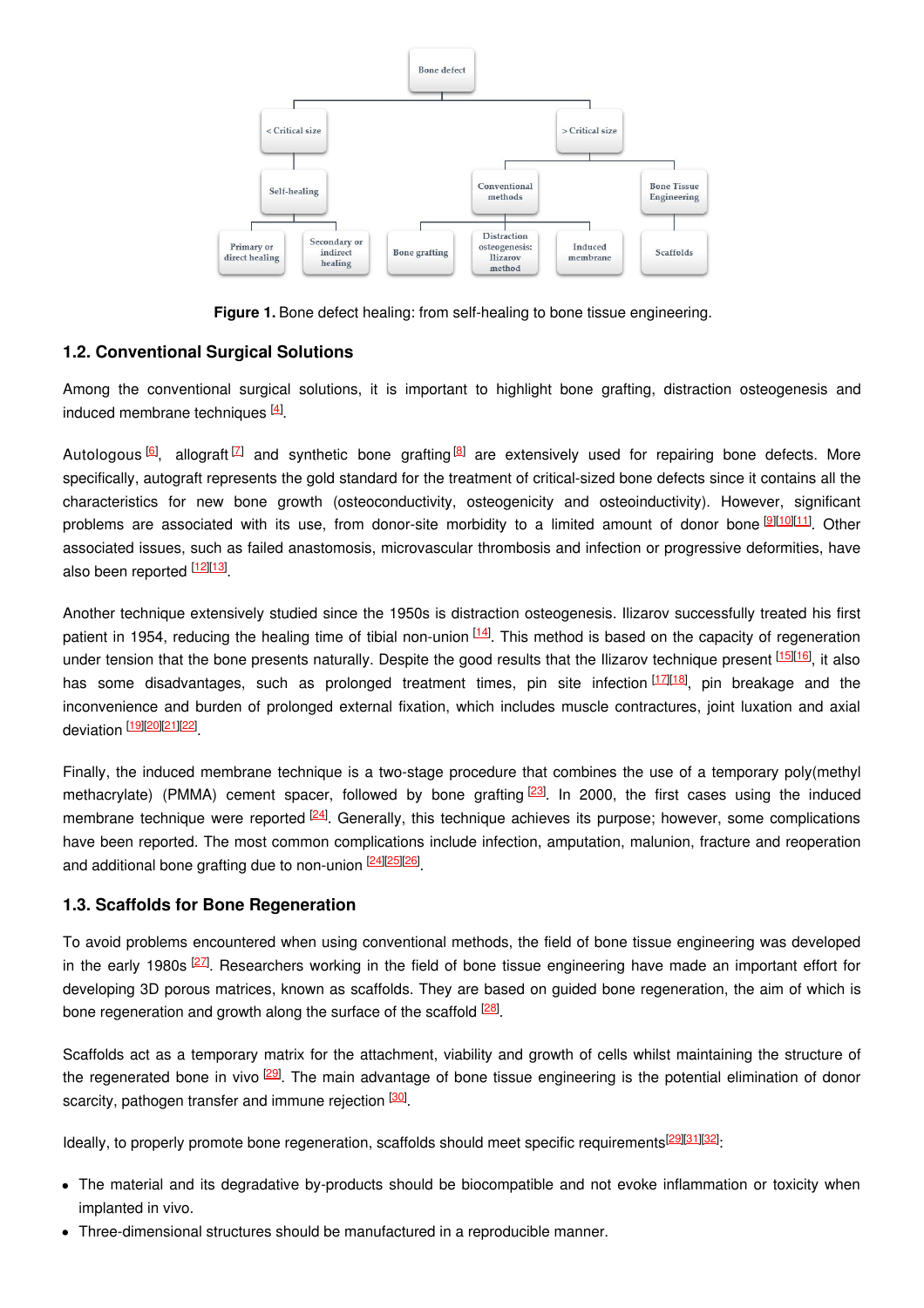- High surface area is needed for cell–polymer interactions, extracellular matrix regeneration and minimal diffusion constraints. It is achieved with a porosity of at least 90% and pore size of at least 100 μm 29. Furthermore, it should have an interconnected porous structure, with a pore size suitable to allow cell adhesion, growth, vascularisation of the tissue and transportation of nutrients.
- Scaffolds should be capable of being resorbed once their function of providing a template for regenerating bone has completed. Permanent foreign materials inside the body could lead to a permanent risk of inflammation.
- The degradation or the resorption rate and the rate of bone formation should be similar. For this reason, the degradation rate of the scaffold should have the potential to be adjustable depending on the cell type.
- Scaffolds should also demonstrate mechanical properties similar to bone.

It is important to highlight that porosity and mechanical properties have an inverse relation. For this reason, a compromise must be found between these characteristics.

## **1.4. Limitation of Bone Tissue-Engineered Scaffolds**

Despite the great research advancements in the design, manufacture and application of bone tissue-engineered scaffolds for bone repair and replacement, there still are some drawbacks and challenges that need to be addressed. The main drawbacks of synthetic scaffolds are: poor biodegradability, potential toxic degradation of by-products, poor osteoconductivity, poor mechanical properties, uncontrolled porosity or complicated reproducibility <sup>[\[33](#page-4-22)]</sup>.

## **2. Nanomaterials for Scaffolds**

## **2.1. Why Are Nanomaterials a Potential Solution?**

The use of nanocomposite biomaterials in bone tissue engineering has emerged to improve the mechanical properties as well as physicochemical properties of the polymeric matrix, such as mechanical strength and Young's modulus, hydrophilicity or biological response (e.g., cell adhesion, proliferation and differentiation, biocompatibility and antimicrobial effect). Nanocomposites for biomedical applications normally have two phases: a biocompatible matrix and a nanosized bioactive/resorbable filler <sup>[\[34](#page-4-23)][[35](#page-4-24)][\[36](#page-4-25)]</sup>. One of the main advantages of nanomaterials is their large surface area, which results in a large volume fraction of interfacial material (even at low loadings).

In general, by controlling the volume fraction, arrangement and morphology of the filler phase within the matrix, it is possible to tailor the physicochemical and mechanical properties and the response to the host tissue <sup>[\[27](#page-4-16)]</sup>. In this section, some of the most interesting data relating to the application of nanocomposites in bone tissue engineering will be reported; the application of carbon-based nanomaterials will especially be considered.

#### **2.2. Ceramic Nanomaterials**

Ceramic nanomaterials, such as calcium phosphates or calcium silicates, may improve the biological response by releasing calcium and phosphate ions that are essential for bone growth. However, a detrimental effect on the mechanical properties has been reported when the amount of inorganic particles is high <sup>[\[37](#page-4-26)]</sup>.

The most commonly used ceramic-based nanomaterial is nanohydroxyapatite (nHA). It demonstrates excellent biocompatibility and low toxicity. Several matrices have been filled with nHA (thermoplastic polyurethane (TPU)/polydimethylsiloxane (PDMS), poly ε-caprolactone (PCL), polylactic acid (PLA), etc.) and, in all cases, it has been observed that by comparing the nanocomposite with the pristine matrix, they show a reduction in hydrophobicity, as well as an increase in cell proliferation, mineralisation and differentiation **[\[38](#page-4-27)][\[39](#page-5-0)][\[40](#page-5-1)][\[41](#page-5-2)]**.

Calcium phosphate nanoparticles have proved to improve mechanical resistance and the attachment and proliferation of osteoblasts and can demonstrate an antibacterial effect  $\frac{[42][43]}{]}$  $\frac{[42][43]}{]}$  $\frac{[42][43]}{]}$  $\frac{[42][43]}{]}$  $\frac{[42][43]}{]}$ .

Other ceramics, such as nanosized aluminium oxide<sup>[\[44](#page-5-5)]</sup>, titanium oxide<sup>[\[45](#page-5-6)]</sup> or silica<sup>[\[46](#page-5-7)]</sup>, have been shown to augment different properties that make them very interesting as potential nanomaterials for bone tissue engineering applications.

## **2.3. Metallic Nanomaterials**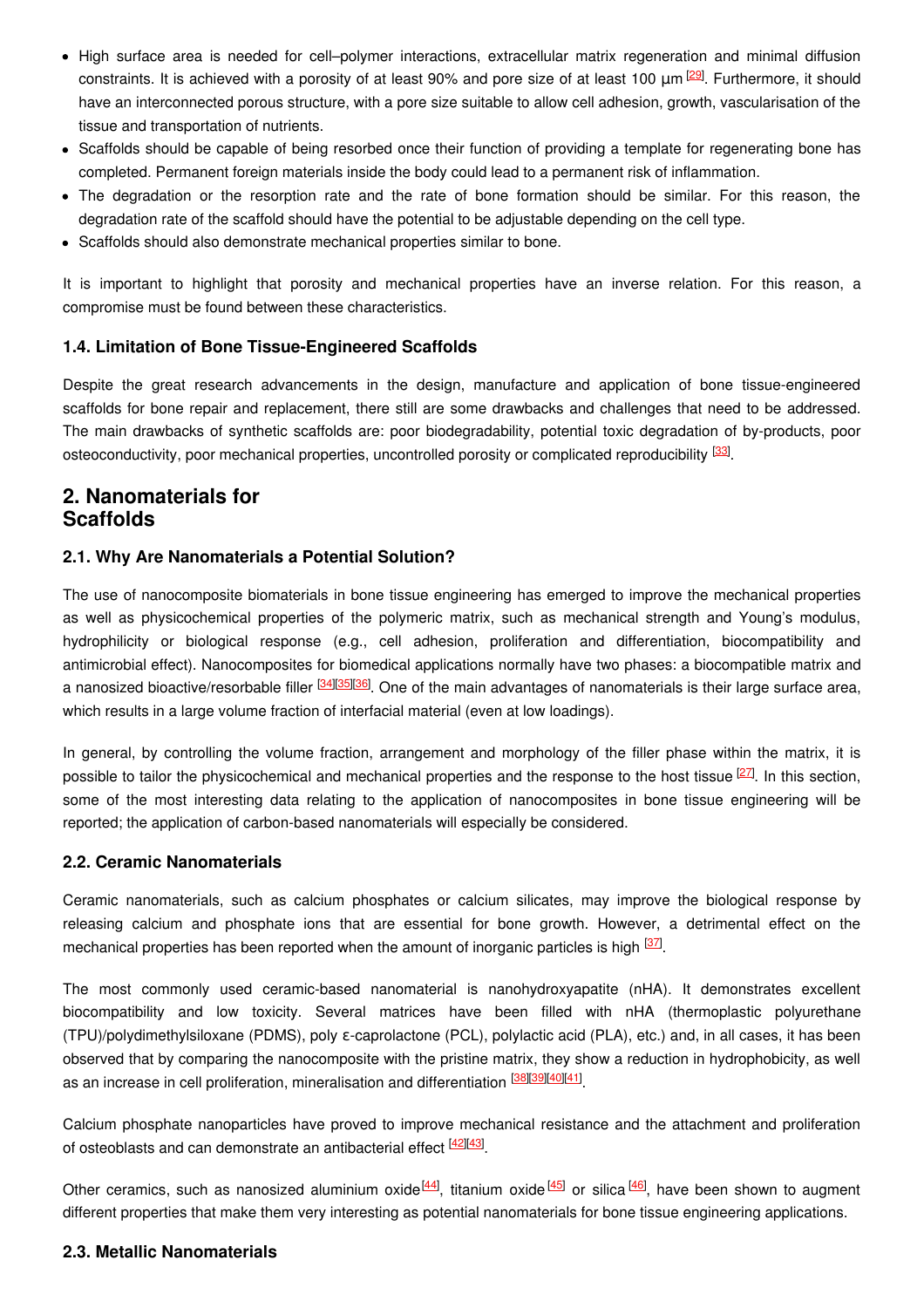In general, metallic nanomaterials are interesting in bone tissue engineering due to the antimicrobial and bactericidal activity that some of them demonstrate.

Silver nanoparticles are well-known for their antimicrobial activity against a broad spectrum of infectious agents<sup>[\[47](#page-5-8)]</sup>. Specifically, silver ions present a marked antibacterial effect since they cause a disruption of bacteria cell membranes and inhibit enzymatic activities and DNA replication <sup>[\[48](#page-5-9)]</sup>. In the same way, copper and bronze also present bactericidal nature <sup>[\[49](#page-5-10)]</sup>.

Gold nanoparticles have also been used to create a polymer nanocomposite due to their inherent low toxicity and antiseptic and antibacterial activity, which prevent bacterial growth in the surgical wound <sup>[\[50](#page-5-11)][\[51](#page-5-12)]</sup>.

Other metal ions, such as strontium or copper, have been widely used to dope bioactive glasses, improving their osteogenesis, angiogenesis and antibacterial activity <sup>[\[52](#page-5-13)][\[53](#page-5-14)]</sup>.

Another interesting metal extensively used in bone tissue engineering is magnesium. It presents high mechanical properties, specific strength and elastic modulus, and has a good biodegradability and biocompatibility. However, its high degradation rate limits its application as a matrix material, but the presence of magnesium as a nanomaterial induces osteogenic differentiation [[54](#page-5-15)][\[55](#page-5-16)]

#### **2.4. Polymer Nanomaterials**

Polymers are not used as nanomaterials in bone tissue engineering, but as a coating for other nanomaterials or to enable modification of the matrix. For instance, poly(acrylic acid) or poly(methacrylic acid) grafted to carbon nanotubes improves the potential for cell differentiation of scaffolds [\[56](#page-5-17)][\[57](#page-5-18)].

In the case of polymers added to the matrix, there are two different paths: co-polymers, formed by two or more monomeric species, and polymer–polymer blends, which involve a mixture of two polymers <sup>[\[27](#page-4-16)]</sup>. Among the co-polymers used in bone tissue engineering, poly(lactic-co-glycolic acid) (PLGA) <sup>[\[58](#page-5-19)][\[59](#page-5-20)]</sup> and poly(lactide-co-caprolactone) <sup>[\[60](#page-5-21)][\[61](#page-5-22)]</sup> are the most commonly used. Conversely, in the field of polymer blends, many studies are found on gelatin-polyvinyl pyrrolidone <sup>[\[62](#page-5-23)]</sup>, gelatin-poly(lactide acid) <sup>[\[63](#page-6-0)]</sup>, cellulose acetate-polycaprolactone <sup>[\[64](#page-6-1)]</sup>, polyurethane/poly(lactic acid) <sup>[\[65](#page-6-2)]</sup>, poly(lactide acid)/polycaprolactone <sup>[\[66](#page-6-3)][[67](#page-6-4)]</sup>, etc. Sometimes, they are incorporated into a ceramic matrix to improve their toughness and processability. Both synthetic <sup>[\[68](#page-6-5)][\[69](#page-6-6)]</sup> and natural <sup>[\[70](#page-6-7)]</sup> polymers are used for this purpose.

#### **References**

- <span id="page-3-0"></span>1. Jones, M.S.; Waterson, B. Principles of management of long bone fractures and fracture healing. Surgery 2020, 38, 91–99, doi:10.1016/j.mpsur.2019.12.010.
- <span id="page-3-1"></span>2. Jimi, E.; Hirata, S.; Osawa, K.; Terashita, M.; Kitamura, C.; Fukushima, H. The current and future therapies of bone regeneration to repair bone defects. J. Dent. 2012, 2012, 148261, doi:10.1155/2012/148261.
- <span id="page-3-2"></span>3. Dimitriou, R.; Tsiridis, E.; Giannoudis, P.V. Current concepts of molecular aspects of bone healing. Injury 2005, 36, 1392–1404, doi:10.1016/j.injury.2005.07.019.
- <span id="page-3-3"></span>4. Roddy, E.; DeBaun, M.R.; Daoud-Gray, A.; Yang, Y.P.; Gardner, M.J. Treatment of critical-sized bone defects: Clinical and tissue engineering perspectives. J. Orthop. Surg. Traumatol. 2018, 28, 351–362, doi:10.1007/s00590-017-2063-0.
- <span id="page-3-4"></span>5. Nauth, A.; Schemitsch, E.; Norris, B.; Nollin, Z.; Watson, J.T. Critical-size bone defects: Is there a consensus for diagnosis and treatment? Orthop. Trauma 2018, 32, S7–S11, doi:10.1097/BOT.0000000000001115.
- <span id="page-3-5"></span>6. Sohn, J.M.; In, Y.; Jeon, S.H.; Nho, J.Y.; Kim, M.S. Autologous impaction bone grafting for bone defects of the medial tibia plateau during primary total knee arthroplasty: Propensity score matched analysis with a minimum of 7-year follow-up. Arthroplasty 2018, 33, 2465–2470, doi:10.1016/j.arth.2018.02.082.
- <span id="page-3-6"></span>7. Shibuya, N.; Jupiter, D.C. Bone graft substitute: Allograft and xenograft. Podiatr. Med. Surg. 2015, 32, 21–34, doi:10.1016/j.cpm.2014.09.011.
- <span id="page-3-7"></span>8. Kumar, V.; Ricks, M.; Aboul-Enin, S.; Dunlop, D.G. Long term results of impaction Bone grafting using a synthetic graft (Apapore) in revision hip surgery. Orthop. 2017, 14, 290–293, doi:10.1016/j.jor.2017.03.013.
- <span id="page-3-8"></span>9. Dimitriou, R.; Mataliotakis, G.I.; Angoules, A.G.; Kanakaris, N.K.; Giannoudis, P.V. Complications following autologous bone graft harvesting from the iliac crest and using the RIA: A systematic review. Injury 2011, 42, S3–S15, doi:10.1016/j.injury.2011.06.015.
- <span id="page-3-9"></span>10. Damien, C.J.; Parsons, J.R. Bone graft and bone graft substitutes: A review of current technology and applications. Appl. Biomater. 1991, 2, 187–208, doi:10.1002/jab.770020307.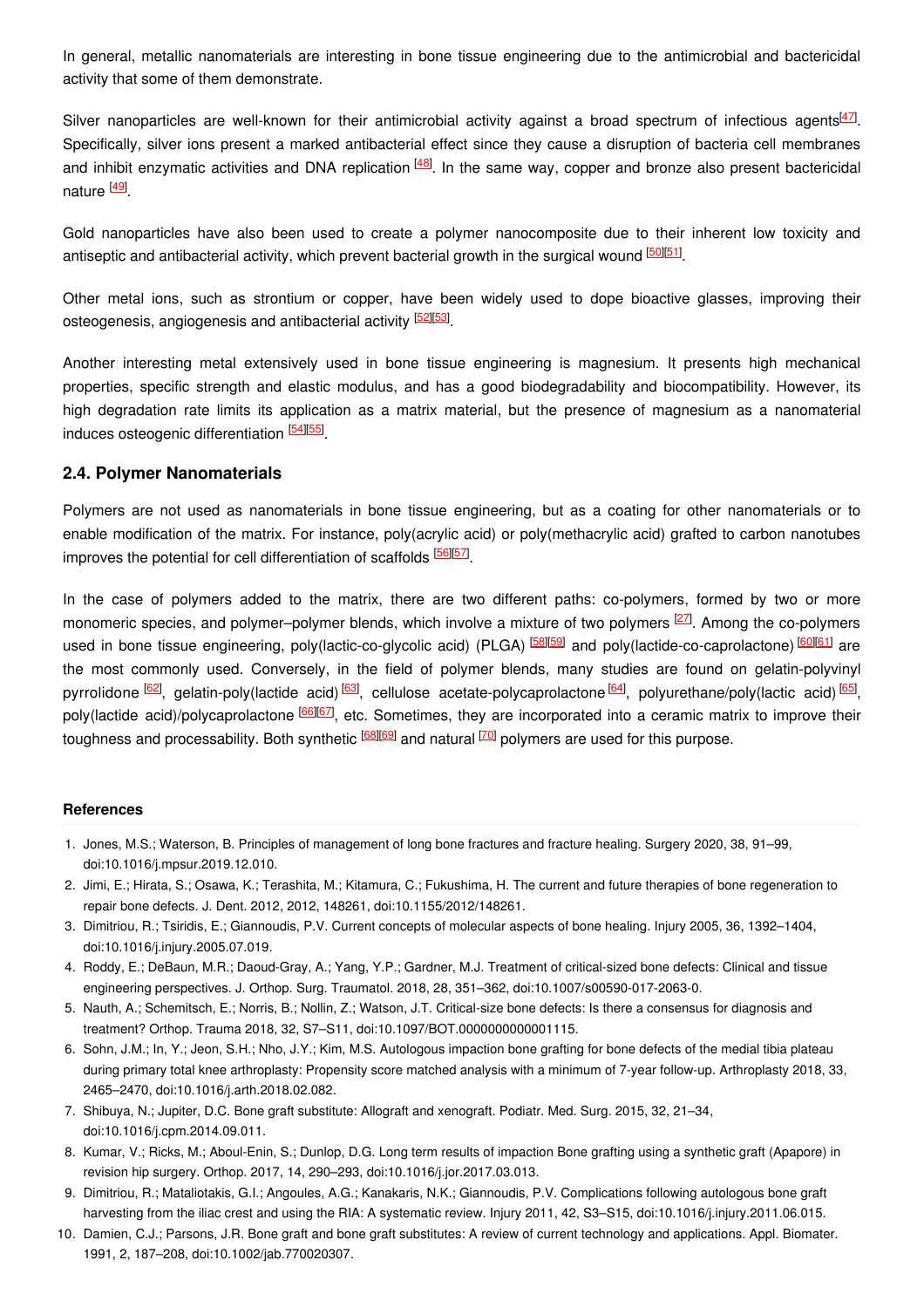- <span id="page-4-0"></span>11. Vail, T.P.; Urbaniak, J.R. Donor-site morbidity with use of vascularized autogenous fibular grafts. Bone Jt. Surg. 1996, 78, 204–211, doi:10.2106/00004623-199602000-00006.
- <span id="page-4-1"></span>12. Arai, K.; Toh, S.; Tsubo, K.; Nishikawa, S.; Narita, S.; Miura, H. Complications of vascularized fibula graft for reconstruction of long bones. Reconstr. Surg. 2002, 109, 2301–2306, doi:10.1097/00006534-200206000-00021.
- <span id="page-4-2"></span>13. Muramatsu, K.; Ihara, K.; Shigetomi, M.; Kawai, S. Femoral reconstruction by single, folded or double free vascularised fibular grafts. J. Plast. Surg. 2004, 57, 550–555, doi:10.1016/j.bjps.2003.08.021.
- <span id="page-4-3"></span>14. Spiegelberg, B.; Parratt, T.; Dheerendra, S.K.; Khan, W.S.; Jennings, R.; Marsh, D.R. Ilizarov principles of deformity correction. R. Coll. Surg. Engl. 2010, 92, 101–105, doi:10.1308/003588410X12518836439326.
- <span id="page-4-4"></span>15. Toon, D.H.; Khan, S.A.; Wong, K.H.Y. Lengthening of a below knee amputation stump with Ilizarov technique in a patient with a mangled leg. J. Traumatol.-Engl. Ed. 2019, 22, 364–367, doi:10.1016/j.cjtee.2019.07.001.
- <span id="page-4-5"></span>16. Cai, G.; Liu, W.; Xiong, J.; Liu, L.; Wang, D.; Yang, J. Functional reconstruction of hindfoot with total calcaneus and talus loss by ilizarov technique: A case r J. Foot Ankle Surg. 2020, 59, 142–148, doi:10.1053/j.jfas.2019.03.022.
- <span id="page-4-6"></span>17. Stuart,; Green, M.D. Skeletal defects. A comparison of bone grafting and bone transport for segmental skeletal defects. Clin. Orthop. Relat. Res. 1994, 301, 111–117.
- <span id="page-4-7"></span>18. Blum, A.L.L.; Bongiovanni, J.C.; Morgan, S.J.; Flierl, M.A.; Dos Reis, F.B. Complications associated with distraction osteogenesis for infected nonunion of the femoral shaft in the presence of a bone defect: A retrospective series. Bone Joint Surg. Br. 2010, 92, 565– 570, doi:10.1302/0301-620X.92B4.23475.
- <span id="page-4-8"></span>19. Paley, D. Problems, obstacles, and complications of limb lengthening by Illizarov. Orthop. Relat. Res. 1990, 250, 81–104.
- <span id="page-4-9"></span>20. Palatnik, Y.; Rozbruch, S.R. Femoral reconstruction using external fixation. Orthop. 2011, 2011, 967186, doi:10.4061/2011/967186.
- <span id="page-4-10"></span>21. Paley, D.; Catagni, M.; Argnani, F.; Prevot, J.; Bell, D.; Armstrong, P. Treatment of congenital pseudoarthrosis of the tibia using the ilizarov techniqu Clin. Orthop. Relat. Res. 1992, 280, 81–93.
- <span id="page-4-11"></span>22. Zhai, J.; Weng, X.; Zhang, B.; Peng, H.; Bian, Y. Management of knee flexion contracture in haemophilia with the Ilizarov technique. Knee 2019, 26, 201–206, doi:10.1016/j.knee.2018.08.006.
- <span id="page-4-12"></span>23. Masquelet, A.C.; Begue, T. The concept of induced membrane for reconstruction of long bone defect Orthop. Clin. N. Am. 2010, 41, 27–37, doi:10.1016/j.ocl.2009.07.011.
- <span id="page-4-13"></span>24. Masquelet, A.C.; Fitoussi, F.; Begue, T.; Muller, G.P. Reconstruction of the long bones by the induced membrane and spongy autograft. Chir. Plast. Esthet. 2000, 45, 346–353.
- <span id="page-4-14"></span>25. Shekaran, A.; García, J.R.; Clark, A.Y.; Kavanaugh, T.E.; Lin, A.S.; Guldberg, R.E.; García, A.J. Bone regeneration using an alpha 2 beta 1 integrin-specific hydrogel as a BMP-2 delivery vehicle. Biomaterials 2014, 35, 5453–5461, doi:10.1016/j.biomaterials.2014.03.055.
- <span id="page-4-15"></span>26. Seebach, C.; Henrich, D.; Kähling, C.; Wilhelm, K.; Tami, A.E.; Alini, M.; Marzi, I. Endothelial progenitor cells and mesenchymal stem cells seeded onto β-TCP granules enhance early vascularization and bone healing in a critical-sized bone defect in rats. Tissue Eng.- Part A 2010, 16, 1961–1970, doi:10.1089/ten.tea.2009.0715.
- <span id="page-4-16"></span>27. Amini, A.R.; Laurencin, C.T.; Nukavarapu, S.P. Bone tissue engineering: Recent advances and challenges. Rev. Biomed. Eng. 2012, 40, 363–408, doi:10.1615/CritRevBiomedEng.v40.i5.10.
- <span id="page-4-17"></span>28. Kellomäki, M.; Niiranen, H.; Puumanen, K.; Ashammakhi, N.; Waris, T.; Törmälä, P. Bioabsorbable scaffolds for guided bone regeneration and generation. Biomaterials 2000, 21, 2495–2505, doi:10.1016/S0142-9612(00)00117-4.
- <span id="page-4-18"></span>29. Meskinfam, M. 17—Polymer scaffolds for bone regeneration. In Characterization of Polymeric Biomaterials; Elsevier Ltd.: Amsterdam, The Netherlands, 2017; pp. 441–475, ISBN 9780081007372.
- <span id="page-4-19"></span>30. Chapekar, M.S. Tissue engineering: Challenges and opportunities. Biomed. Mater. Res. 2000, 53, 617–620, doi:10.1002/1097- 4636(2000)53:63.0.CO;2-C.
- <span id="page-4-20"></span>31. Freed, L.E.; Vunjak-Novakoric, G.; Biron, R.J.; Eagles, D.B.; Lesnoy, D.C.; Barlow, S.K.; Langer, R. Biodegradable Polymer Scaffolds for Tissue Engineering. Biotechnology 1994, 12, 689–693.
- <span id="page-4-21"></span>32. Ribas, R.G.; Schatkoski, V.M.; do Amaral Montanheiro, T.L.; de Menezes, B.R.C.; Stegemann, C.; Leite, D.M.G.; Thim, G.P. Current advances in bone tissue engineering concerning ceramic and bioglass scaffolds: A review. Int. 2019, 45, 21051–21061, doi:10.1016/j.ceramint.2019.07.096.
- <span id="page-4-22"></span>33. Alaribe, F.N.; Manoto, S.L.; Motaung, S.C.K.M. Scaffolds from biomaterials: Advantages and limitations in bone and tissue engineering. Biologia 2016, 71, 353–366, doi:10.1515/biolog-2016-0056.
- <span id="page-4-23"></span>34. Pina, S.; Oliveira, J.M.; Reis, R.L. Natural-based nanocomposites for bone tissue engineering and regenerative medicine: A review. Mater. 2015, 27, 1143–1169, doi:10.1002/adma.201403354.
- <span id="page-4-24"></span>35. Bonfield, W.; Grynpas, M.D.; Tully, A.E.; Bowman, J.; Abram, J. Hydroxyapatite reinforced polyethylene - a mechanically compatible implant material for bone replacement. Biomaterials 1981, 2, 185–186, doi:10.1016/0142-9612(81)90050-8.
- <span id="page-4-25"></span>36. Bharadwaz, A.; Jayasuriya, A.C. Recent trends in the application of widely used natural and synthetic polymer nanocomposites in bone tissue regeneration. Sci. Eng. C 2020, 110, 110698, doi:10.1016/j.msec.2020.110698.
- <span id="page-4-26"></span>37. Gandolfi, M.G.; Zamparini, F.; Degli Esposti, M.; Chiellini, F.; Fava, F.; Fabbri, P.; Taddei, P.; Prati, C. Highly porous polycaprolactone scaffolds doped with calcium silicate and dicalcium phosphate dihydrate designed for bone regeneration. Sci. Eng. C 2019, 102, 341– 361, doi:10.1016/j.msec.2019.04.040.
- <span id="page-4-27"></span>38. Drupitha, M.P.; Das, B.; Parameswaran, R.; Dhara, S.; Nando, G.B.; Naskar, K. Hybrid electrospun fibers based on TPU-PDMS and spherical nanohydroxyapatite for bone tissue engineering. Today Commun. 2018, 16, 264–273, doi:10.1016/j.mtcomm.2018.06.013.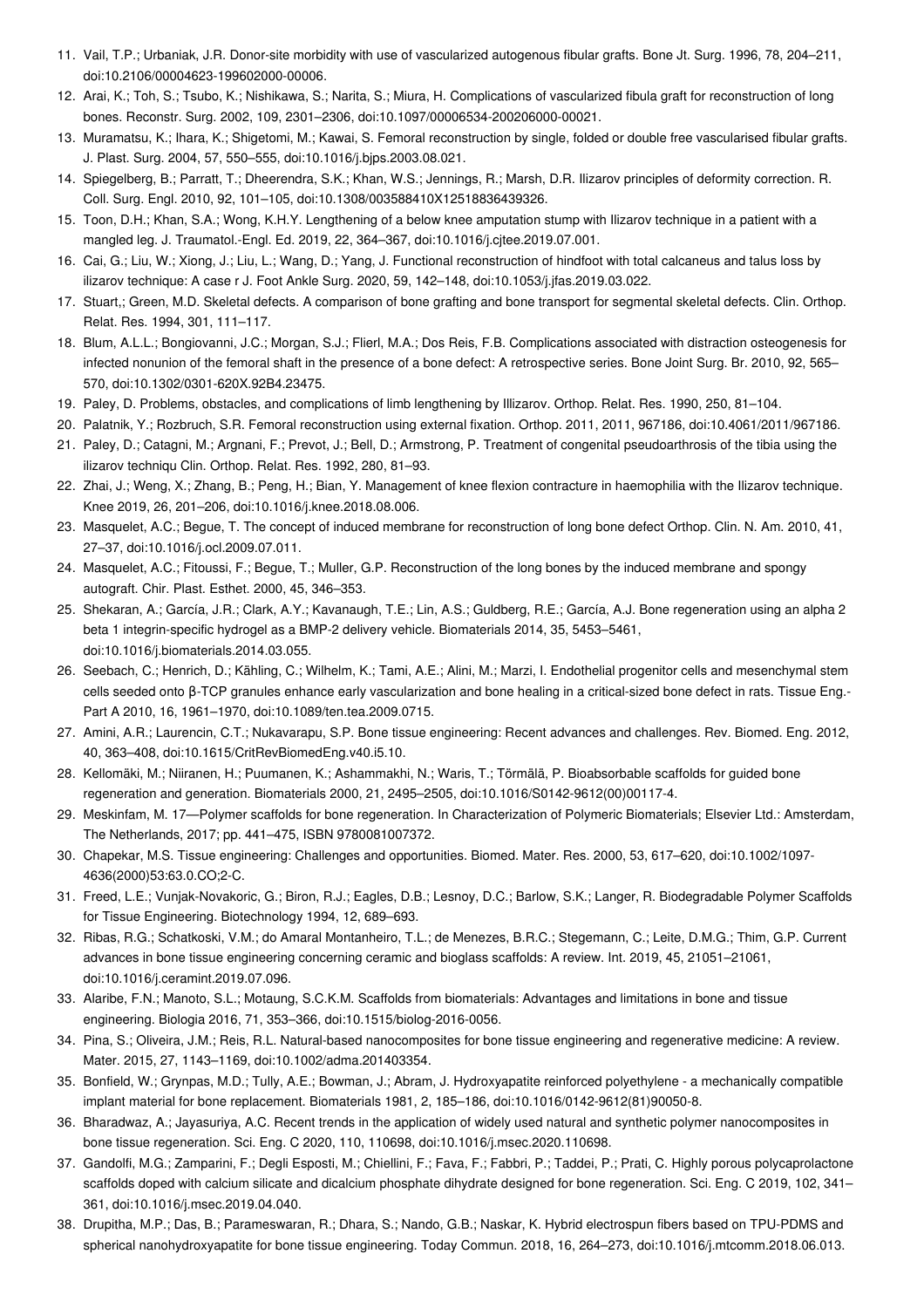- <span id="page-5-0"></span>39. Moeini, S.; Mohammadi, M.R.; Simchi, A. In-situ solvothermal processing of polycaprolactone/hydroxyapatite nanocomposites with enhanced mechanical and biological performance for bone tissue engineering. Mater. 2017, 2, 146–155, doi:10.1016/j.bioactmat.2017.04.004.
- <span id="page-5-1"></span>40. Morelli, S.; Salerno, S.; Holopainen, J.; Ritala, M.; De Bartolo, L. Osteogenic and osteoclastogenic differentiation of co-cultured cells in polylactic acid-nanohydroxyapatite fiber scaffolds. Biotechnol. 2015, 204, 53–62, doi:10.1016/j.jbiotec.2015.03.023.
- <span id="page-5-2"></span>41. Kim, M.H.; Yun, C.; Chalisserry, E.P.; Lee, Y.W.; Kang, H.W.; Park, S.H.; Jung, W.K.; Oh, J.; Nam, S.Y. Quantitative analysis of the role of nanohydroxyapatite (nHA) on 3D-printed PCL/nHA composite scaffolds. Lett. 2018, 220, 112–115, doi:10.1016/j.matlet.2018.03.025.
- <span id="page-5-3"></span>42. Ba Linh, N.T.; Lee, K.H.; Lee, B.T. Functional nanofiber mat of polyvinyl alcohol/gelatin containing nanoparticles of biphasic calcium phosphate for bone regeneration in rat calvaria defects. Biomed. Mater. Res.-Part A 2013, 101A, 2412–2423, doi:10.1002/jbm.a.34533.
- <span id="page-5-4"></span>43. Ezati, M.; Safavipour, H.; Houshmand, B.; Faghihi, S. Development of a PCL/gelatin/chitosan/β-TCP electrospun composite for guided bone regeneration. Biomater. 2018, 7, 225–237, doi:10.1007/s40204-018-0098-x.
- <span id="page-5-5"></span>44. Chern, M.J.; Yang, L.Y.; Shen, Y.K.; Hung, J.H. 3D scaffold with PCL combined biomedical ceramic materials for bone tissue regeneration. J. Precis. Eng. Manuf. 2013, 14, 2201–2207, doi:10.1007/s12541-013-0298-1.
- <span id="page-5-6"></span>45. Arumugam, R.; Subramanyam, V.; Chinnadurai, R.K.; Srinadhu, E.S.; Subramanian, B.; Nallani, S. Development of novel mechanically stable porous nanocomposite (PVDF-PMMA/HAp/TiO2) film scaffold with nanowhiskers surface morphology for bone repair applications. Lett. 2019, 236, 694–696, doi:10.1016/j.matlet.2018.11.023.
- <span id="page-5-7"></span>46. Guo, W.; Xu, L.; Feng, P.; Gu, Y.; Shuai, C. In-situ growth of silica nano-protrusions on halloysite nanotubes for interfacial reinforcement in polymer/halloysite scaffolds. Surf. Sci. 2020, 513, 145772, doi:10.1016/j.apsusc.2020.145772.
- <span id="page-5-8"></span>47. Hasan, A.; Waibhaw, G.; Saxena, V.; Pandey, L.M. Nano-biocomposite scaffolds of chitosan, carboxymethyl cellulose and silver nanoparticle modified cellulose nanowhiskers for bone tissue engineering applications. J. Biol. Macromol. 2018, 111, 923–934, doi:10.1016/j.ijbiomac.2018.01.089.
- <span id="page-5-9"></span>48. Marsich, E.; Bellomo, F.; Turco, G.; Travan, A.; Donati, I.; Paoletti, S. Nano-composite scaffolds for bone tissue engineering containing silver nanoparticles: Preparation, characterization and biological properties. Mater. Sci. Mater. Med. 2013, 24, 1799–1807, doi:10.1007/s10856-013-4923-4.
- <span id="page-5-10"></span>49. Alam, F.; Shukla, V.R.; Varadarajan, K.M.; Kumar, S. Microarchitected 3D printed polylactic acid (PLA) nanocomposite scaffolds for biomedical applications. Mech. Behav. Biomed. Mater. 2020, 103, 103576, doi:10.1016/j.jmbbm.2019.103576.
- <span id="page-5-11"></span>50. Prakash, J.; Prema, D.; Venkataprasanna, K.S.; Balagangadharan, K. International Journal of Biological Macromolecules Nanocomposite chitosan film containing graphene oxide/hydroxyapatite/gold for bone tissue engineering. J. Biol. Macromol. 2020, 154, 62–71, doi:10.1016/j.ijbiomac.2020.03.095.
- <span id="page-5-12"></span>51. Abdelrasoul, G.N.; Farkas, B.; Romano, I.; Diaspro, A.; Beke, S. Nanocomposite scaffold fabrication by incorporating gold nanoparticles into biodegradable polymer matrix: Synthesis, characterization, and photothermal effect. Sci. Eng. C 2015, 56, 305–310, doi:10.1016/j.msec.2015.06.037.
- <span id="page-5-13"></span>52. Erol, M.; Özyuĝuran, A.; Özarpat, Ö.; Küçükbayrak, S. 3D Composite scaffolds using strontium containing bioactive glasses. Eur. Ceram. Soc. 2012, 32, 2747–2755, doi:10.1016/j.jeurceramsoc.2012.01.015.
- <span id="page-5-14"></span>53. Gönen, S.Ö.; Taygun, M.; Küçükbayrak, S. Fabrication of bioactive glass containing nanocomposite fiber mats for bone tissue engineering applications. Compos. Struct. 2016, 138, 96–106, doi:10.1016/j.compstruct.2015.11.033.
- <span id="page-5-15"></span>54. Golzar, H.; Mohammadrezaei, D.; Yadegari, A.; Rasoulianboroujeni, M.; Hashemi, M.; Omidi, M.; Yazdian, F.; Shalbaf, M.; Tayebi, L. Incorporation of functionalized reduced graphene oxide/magnesium nanohybrid to enhance the osteoinductivity capability of 3D printed calcium phosphate-based scaffolds. Part B Eng. 2020, 185, 107749, doi:10.1016/j.compositesb.2020.107749.
- <span id="page-5-16"></span>55. Shen, J.; Wang, W.; Zhai, X.; Chen, B.; Qiao, W.; Li, W.; Li, P.; Zhao, Y.; Meng, Y.; Qian, S.; et al. 3D-printed nanocomposite scaffolds with tunable magnesium ionic microenvironment induce in situ bone tissue regeneration. Mater. Today 2019, 16, 493–507, doi:10.1016/j.apmt.2019.07.012.
- <span id="page-5-17"></span>56. Chao, T.I.; Xiang, S.; Chen, C.S.; Chin, W.C.; Nelson, A.J.; Wang, C.; Lu, J. Carbon nanotubes promote neuron differentiation from human embryonic stem cells. Biophys. Res. Commun. 2009, 384, 426–430, doi:10.1016/j.bbrc.2009.04.157.
- <span id="page-5-18"></span>57. Chao, T.I.; Xiang, S.; Lipstate, J.F.; Wang, C.; Lu, J. Poly(methacrylic acid)-grafted carbon nanotube scaffolds enhance differentiation of hESCs into neuronal cells. Mater. 2010, 22, 3542–3547, doi:10.1002/adma.201000262.
- <span id="page-5-19"></span>58. Xie, X.; Wang, W.; Cheng, J.; Liang, H.; Lin, Z.; Zhang, T.; Lu, Y.; Li, Q. Bilayer pifithrin-α loaded extracellular matrix/PLGA scaffolds for enhanced vascularized bone formation. Colloids Surfaces B Biointerfaces 2020, 190, 110903, doi:10.1016/j.colsurfb.2020.110903.
- <span id="page-5-20"></span>59. Rasoulianboroujeni, M.; Fahimipour, F.; Shah, P.; Khoshroo, K.; Tahriri, M.; Eslami, H.; Yadegari, A.; Dashtimoghadam, E.; Tayebi, L. Development of 3D-printed PLGA/TiO2 nanocomposite scaffolds for bone tissue engineering applications. Sci. Eng. C 2019, 96, 105– 113, doi:10.1016/j.msec.2018.10.077.
- <span id="page-5-21"></span>60. Honda, M.; Morikawa, N.; Hata, K.; Yada, T.; Morita, S.; Ueda, M.; Kimata, K. Rat costochondral cell characteristics on poly (L-lactideco-ε-caprolactone) scaffolds. Biomaterials 2003, 24, 3511–3519, doi:10.1016/S0142-9612(03)00210-2.
- <span id="page-5-22"></span>61. Walejewska, E.; Idaszek, J.; Heljak, M.; Chlanda, A.; Choinska, E.; Hasirci, V.; Swieszkowski, W. The effect of introduction of filament shift on degradation behaviour of PLGA- and PLCL-based scaffolds fabricated via additive manufacturing. Degrad. Stab. 2020, 171, 109030, doi:10.1016/j.polymdegradstab.2019.109030.
- <span id="page-5-23"></span>62. Mishra, R.; Varshney, R.; Das, N.; Sircar, D.; Roy, P. Synthesis and characterization of gelatin-PVP polymer composite scaffold for